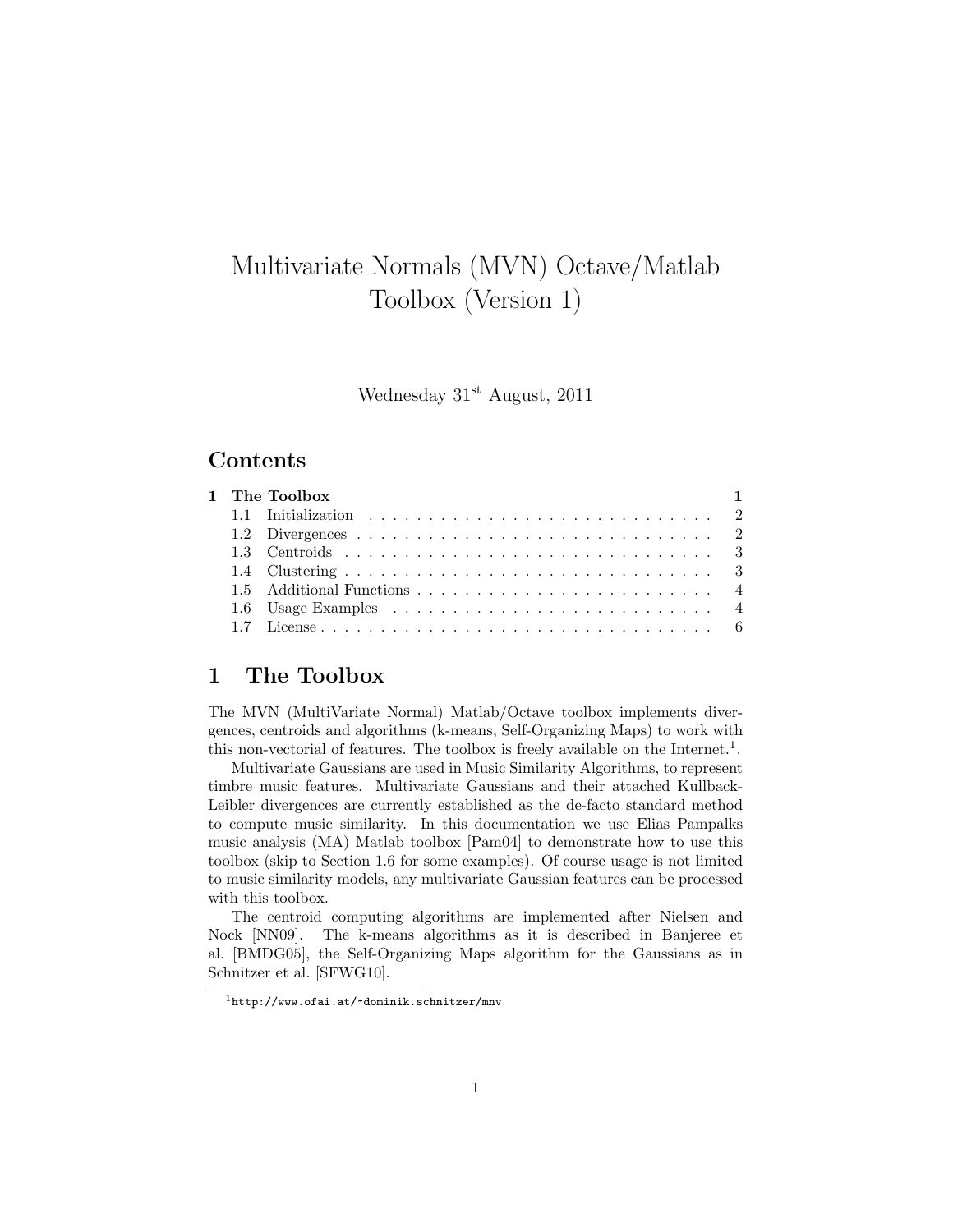## 1.1 Initialization

Initialization of MVN Gaussians is done using a single function call:

- $\bullet$  mvn1 = mvn\_new(co, m). To instantiate a new n-dimensional multivariate Normal (MVN) object with the toolbox, pass the covariance matrix  $(c)$  and mean vector  $(m)$  of your Gaussian to the mvn new() function. The return value mvn1 is a Matlab structure with the following attributes:
	- co: The full  $n \times n$  covariance matrix. If the matrix is not positivedefinite an exception is thrown and execution aborted.
	- m: The n-dimensional mean vector of the Gaussian.
	- ico: For speed reasons we also pre-compute the inverse of the covariance matrix  $(n \times n)$  using the fast Cholesky-decomposition.
	- logdet: We store the logarithm of the determinant of the covariance matrix co. logdet is computed from the Cholesky-decomposition.

To estimate a n-dimensional Gaussian from a  $m \times n$  data matrix (like a matrix of MFCC vectors) just use the built-in Matlab functions **cov**(data) and **mean**(data).

#### 1.2 Divergences

The toolbox implements a variety of divergences which can be used to compute a distance or similarity between two MVN models.

 $\bullet$  d = mvn\_div\_kl(m1, m2)

Computes the (asymmetric) Kullback-Leibler divergence between the MVN m1 and m2.

 $\bullet$  d = mvn\_div\_skl(m1, m2)

Computes the symmetric Kullback-Leibler divergence between the MVN m1 and m2.

 $\bullet$  d = mvn\_div\_js(m1, m2)

Computes the Jensen-Shannon-like divergence between MVN m1 and m2. Since it is not possible to compute the Jensen-Shannon divergence between two multivariate Normals, we use an approximation which works quite well in our approximations (cf. [PSS<sup>+</sup>09]).

D = mvn divmat(models, divergence)

This is a meta-function to quickly compute the whole similarity matrix for the given models and divergence. The parameter models is a structarray of MVN models and divergence is a string specifying the divergence to use: 'kl left', 'kl right', 'skl', 'js'. The full distance matrix D is returned in single precision to save memory.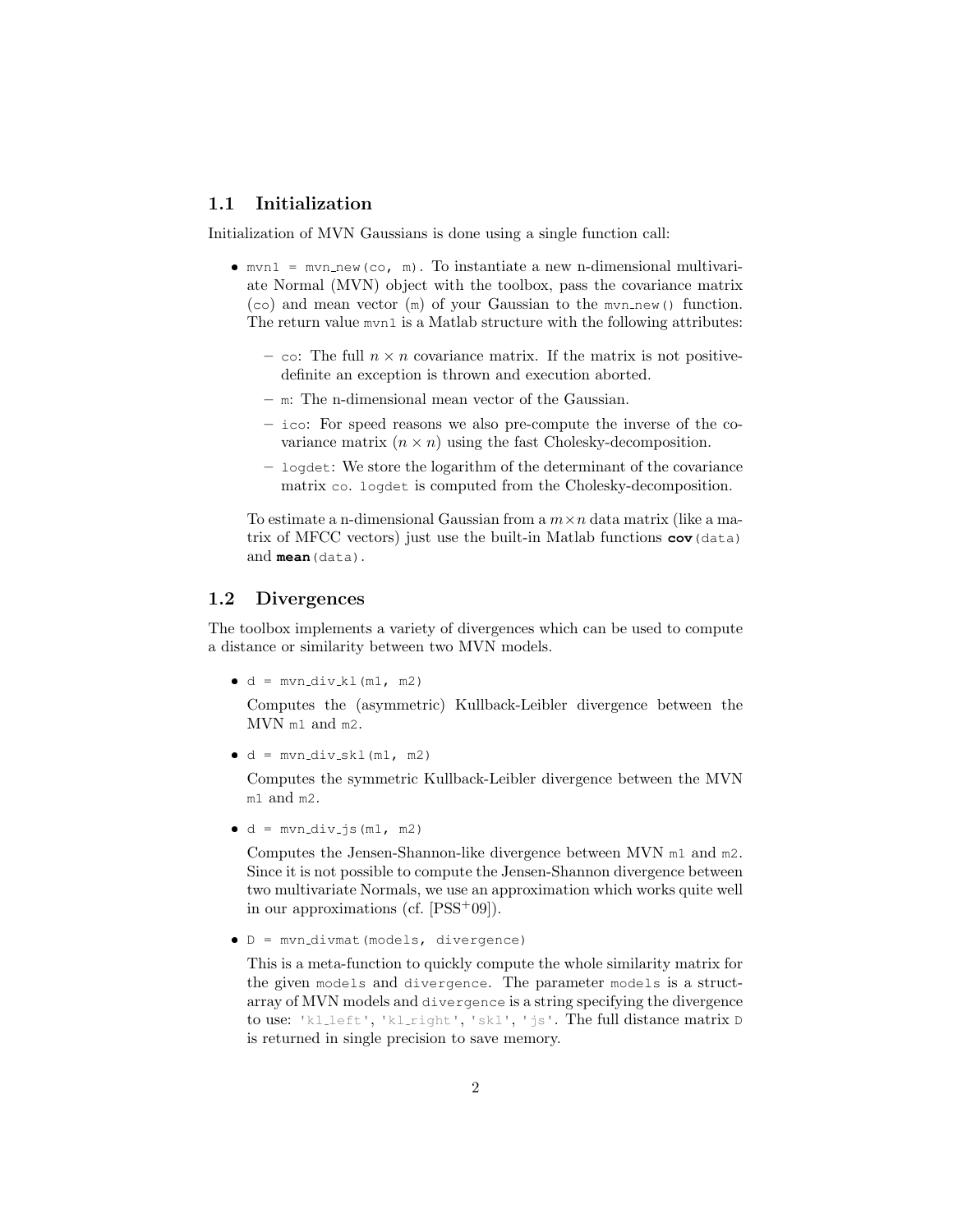## 1.3 Centroids

c = mvn bregmancentroid kl left(models)

Computes the left-sided Kullback-Leibler centroid of the given MVN models.

c = mvn bregmancentroid kl right(models)

Computes the right-sided Kullback-Leibler centroid of the given MVN models.

c = mvn bregmancentroid kl skl(models, approx)

Computes the symmetrized Kullback-Leibler centroid of the given MVN models. If the parameter approx is not set, the centroid is computed using a geodesic walk algorithm. If approx is set to the value 1, an approximative centroid is returned. The approximative centroid is computed very fast, and is in many cases sufficiently exact.

## 1.4 Clustering

 $\bullet$  [centers, assig, qe] = mvn\_kmeans(models, k, divergence)

This function implements the k-means clustering algorithm for MVN models. It does that in regard to the selected divergence. Similar to the myn\_divmat() function the divergence parameter selects the divergence to use for the k-means clustering: 'klleft', 'klright', 'skl', 'skl mid'.

Return values are a struct-array with the centers in centers, a vector which assigns each MVN to a centroid (assig) and a quantization error (qe) according to the divergence chosen.

 $\bullet$  [mapunits D] = mvn\_som\_skl(models, n)

This function trains a basic self-organizing map with the generalized SOM algorithm (as defined in [SFWG10]). The dimensions are specified by the parameter n which in turn creates a square SOM with the dimension  $n \times n$ . To compute the SOM the function uses the MVN models in parameter models and the divergence selected by divergence. The divergence paramter can be one of these divergences: 'klleft', 'klright', 'skl', 'skl mid'.

The first return value mapunits is a  $n \times n$  SOM grid where each map unit is represented by an MVN model. The whole SOM has  $n^2$  map units. The structure array has the following structure:

- $x$ , y the x/y-axis position of the map unit
- n An array which stores the indices of the models which are assigned to this map unit.

The return value D is an  $(n * n) \times m$  matrix, where m is the number of models used during computation.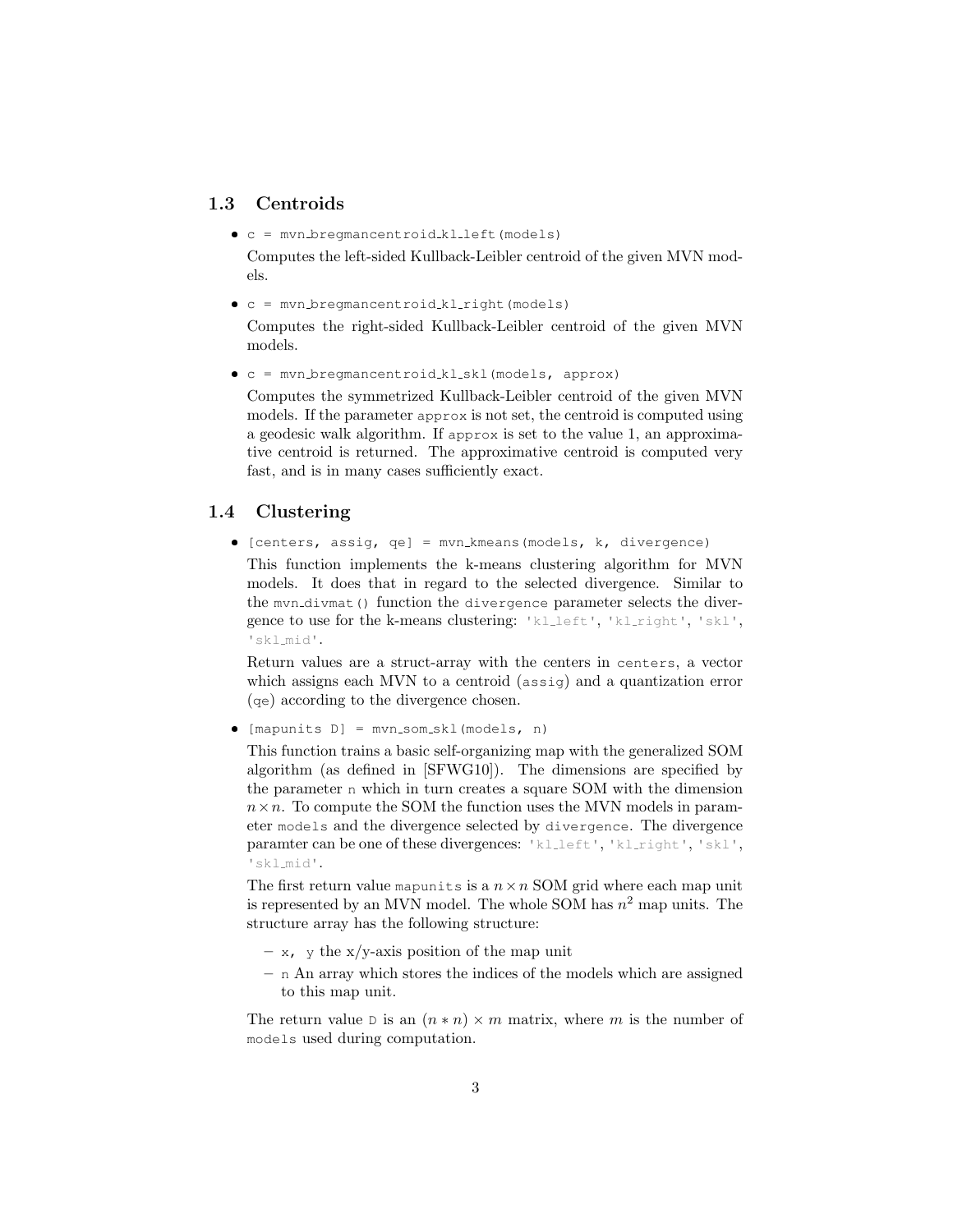#### 1.5 Additional Functions

 $h = mvn_entropy(m1)$ 

Computes the entropy of the given an  $N$ -dimensional MVN  $m1$  with the covariance Matrix  $\Sigma$ . The entropy h is computed as:

$$
h = \frac{1}{2} (N + N \ln (2\pi) + \ln |\Sigma|)
$$
 (1)

 $\bullet$  p = mvn\_ismetric(D)

Given a divergence matrix  $D$ , returns the fraction of triples elements obeying the triangle inequality.

#### 1.6 Usage Examples

**Feature Extraction** We use the Music Analysis (MA) Matlab toolbox<sup>2</sup> by Elias Pampalk to extract audio music similarity features for the ISMIR2004 Genre/Artist Identification/Classification collection which is available freely on the web<sup>3</sup>. To do so we extract the features with the command:

<sup>1</sup> ma g1c FeatureExtraction('ismir04 filelist.txt', 'features dir/');

The the text file ismir04 filelist.txt lists all filenames of the ISMIR 2004 dataset introduced before. The above command does the feature extraction for all songs given in the text file and writes the features in the specified directory.

Loading the Features To load the features which, we first load the features from the "G1C features.mat" file to memory:

```
1 load features dir/G1C features.mat
```
After that we prepare the features for MVN processing and load the filenames which encode the music genre in their path.

```
1 models = mvn_new(squeeze(data.feat.g1.co(1,:,:)),...
2 squeeze(data.feat.g1.m(1,:,:)));
3
4 for i = 2:length(data.filenames)
5 models(i) = mvm_new(squeeze(data.feat.g1.co(i,:,:)),...
6 squeeze(data.feat.g1.m(i,:,:)));
7 end
8
9 filenames = importdata('ismir04_files.txt');
10 [genres grene_assignment] = mvn_fn2class(filenames, 4, '/');
```

```
^{2}http://www.pampalk.at/ma/
```

```
3http://ismir2004.ismir.net/genre_contest/index.htm
```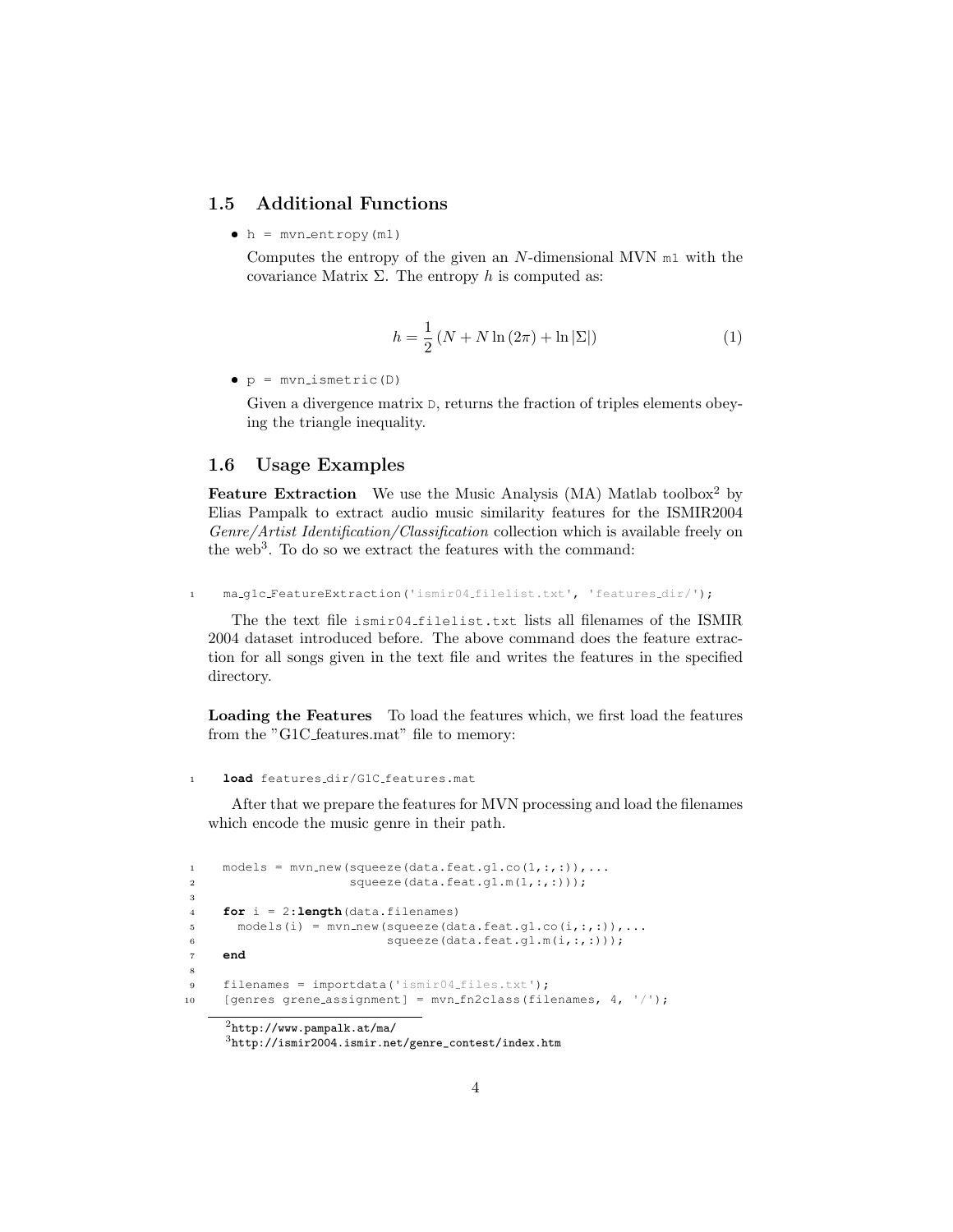Lines 1-7 initialize the MVN models, line 9-10 loads the filenames and extracts the genre names from the filenames. We will use the genres of the individual files for classification experiments later on.

Similarity and K-Means Clustering In this step we compute a divergence matrix using the Symmetric Kullback-Leibler divergence (line 1). For completeness and to check if everything was done correctly, we compute the 1-nearest neighbor classification accuracy (line 2, nn1 accuracy =  $0.7819$  in the example).

```
1 D = mvn_divmat(models, 'skl');
2 nn1 accuracy = mvn knnclass(D, genre assignment, 1);
3
4 [centroids c_assignment] = mvn_kmeans(models, 10, 'skl');
```
In line 4 we compute a randomly initialized k-means clustering of our MVN models. In the return value centroids we return the 10 centroids found with the k-means clustering. The variable c assignment stores the index of the centroid a MVN model is assigned.

Figure 1 displays the cluster/music genre assignment confusion matrix which is generated from the k-means clustering. We clustered the collection into 10 clusters. In the figure it can be seen that the clustering which was emerging has a jazz/blues cluster (3), multiple classical/world clusters (1, 2, 4, 5, 6, 8), a strong metal/punk cluster (9), a pop/rock/electronic cluster (7) and an electronic/pop/rock/jazz cluster (10).



Figure 1: Confusion matrix displaying the genre to k-means cluster assignment. The various clusters with their relative genre composition can be seen. An optimal clustering

Computing and visualizing a SOM In the next code snippet we compute the SOM and their labels.

1 [som\_grid, som\_D] = mvn\_som\_skl(models, [20 20]);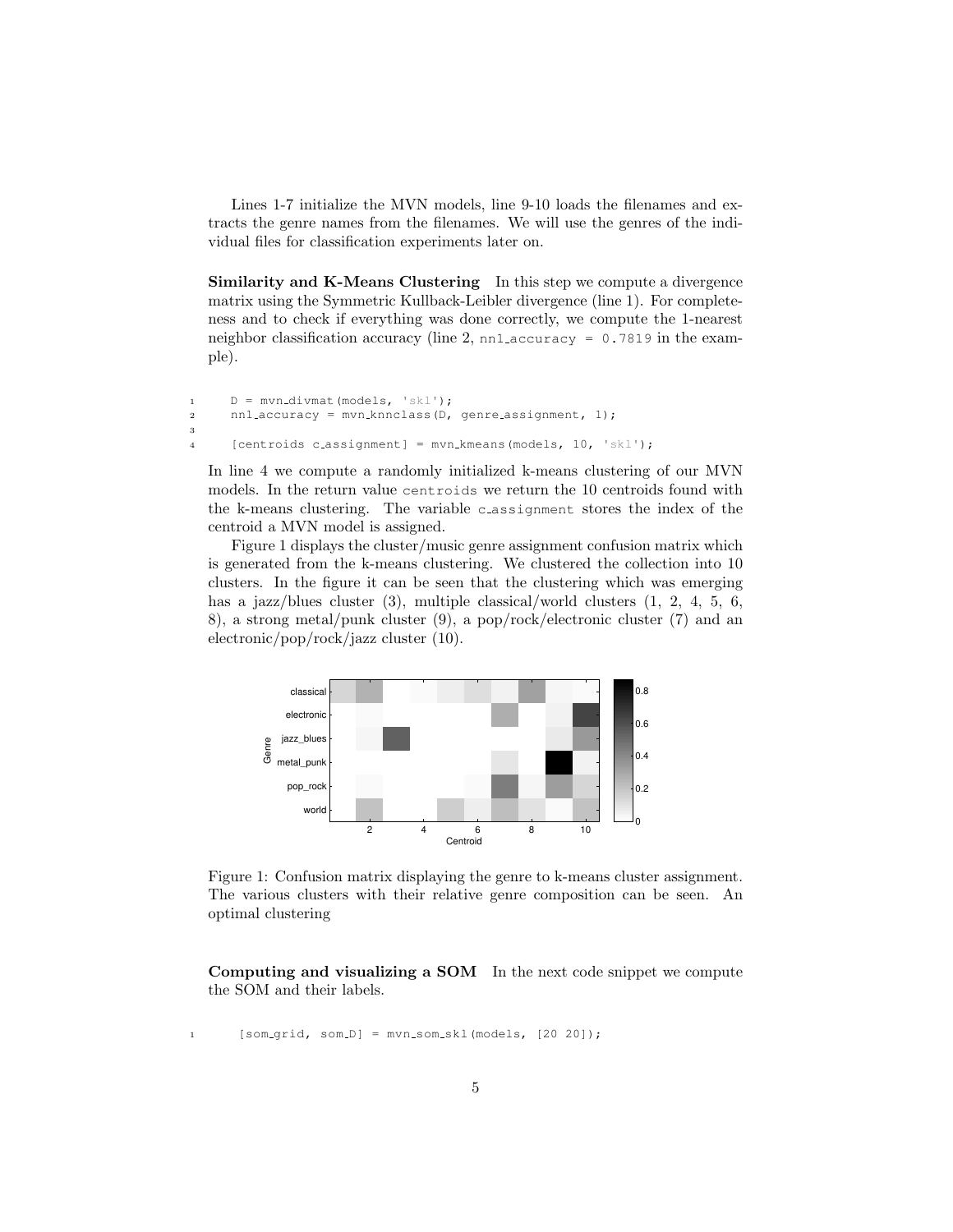```
2
3 % Compute the labels for the SOM
4 labels = cell(length(som grid), 1);
5 for i=1:length(som grid)
6 if (isempty(som grid(i).n)) continue; end
7 \text{ nq} = \text{qenre} assignment (som grid(i).n);
8 check = unique(ng);
9 maxct = 0; maxj = 0;10 for j=1:length(check)
11 \text{nct} = \text{length}(\text{find}(\text{ng} == \text{check}(i)));
12 if (\text{nct} > \text{maxct})13 maxj = j;\texttt{maxct} = \texttt{nct};15 end
16 end
17 if (maxct < 3) continue; end
18 labels\{i\} = genres\{check(maxj)\};19 end
```
Finally we visualize the SOM using the Smoothed-Data Histograms Matlab Toolbox<sup>4</sup> and label it according to the genre label names we just prepared in the last code snippet (line 4-19)

```
1 M.dist_codebook = 1:(20*20);<br>2 M.topol.msize = [20 20];M.topol.msize = [20 20];3 S = sdh calculate(som D, M, 'spread', 10);
4
5 % Visualize SOM using the SDH Toolbox
6 sdh visualize(S, 'sofn', 0, 'labels', labels);
```
Figure 2 shows the Matlab Figure displaying the SOM using very rudimentary music similarity features. The Smoothed-Datagram visualization which was first presented for Music Collections in [Pam03] is called Islands of Music. When looking at the map we can see that large *Classical Music* islands emerged. On the bottom of the visualization we can see an Electronic Music island which is connected to a Metal island. On top of the map there is a World Music island.

 $^4$ http://www.ofai.at/~elias.pampalk/sdh/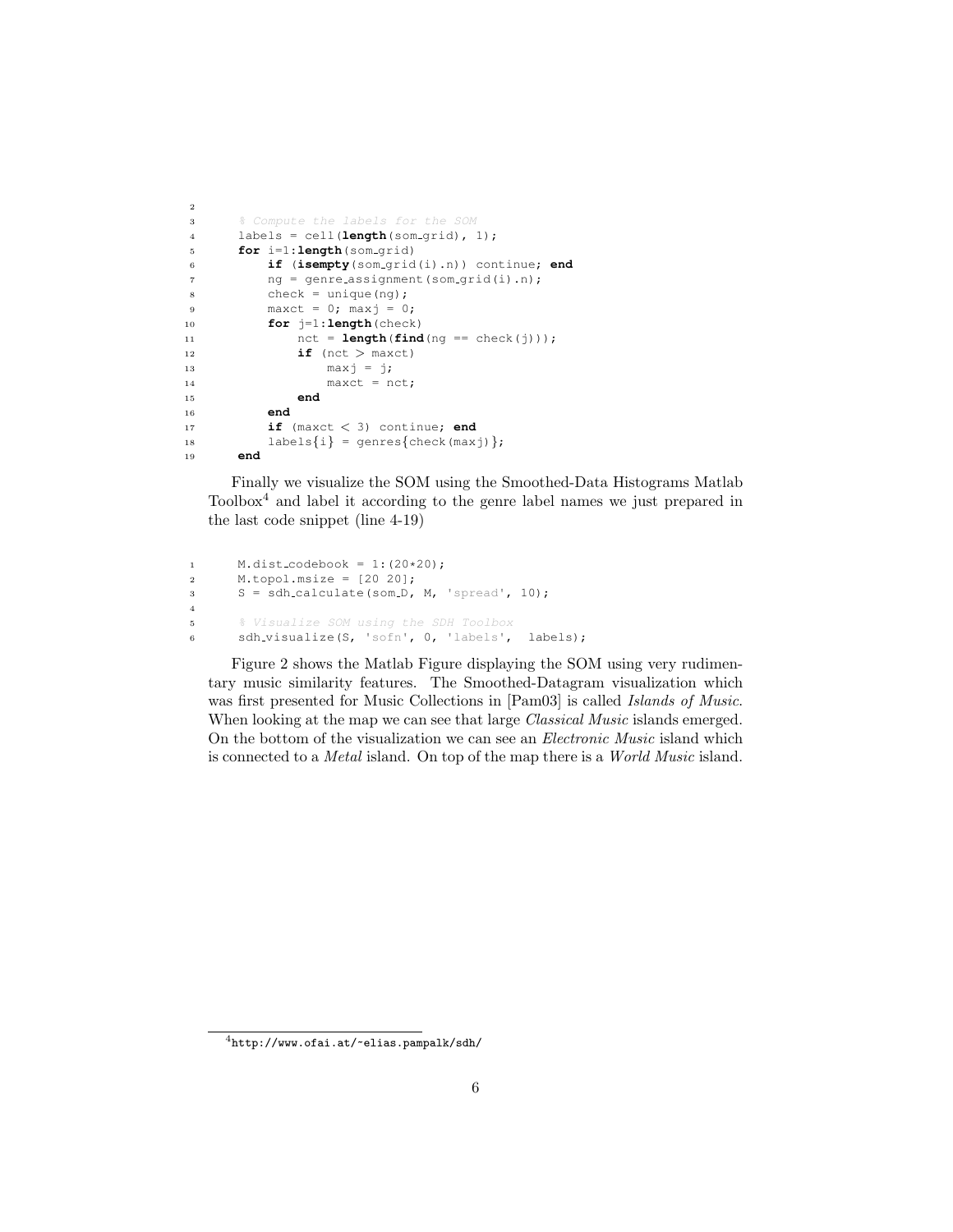

Figure 2: Islands Of Music visualization of the ISMIR 2004 collection using standard timbre music similarity features extracted with the MA Matlab toolbox.

### 1.7 License

```
The MVN toolbox is (c) 2010-2011, Dominik Schnitzer,
   dominik.schnitzer@ofai.at
  http://www.ofai.at/~dominik.schnitzer/mvn
```
MVN is free software: you can redistribute it and/or modify it under the terms of the GNU General Public License as published by the Free Software Foundation, either version 3 of the License, or (at your option) any later version.

MVN is distributed in the hope that it will be useful, but WITHOUT ANY WARRANTY; without even the implied warranty of MERCHANTABILITY or FITNESS FOR A PARTICULAR PURPOSE. See the GNU General Public License for more details.

You should have received a copy of the GNU General Public License along with MVN. If not, see <http://www.gnu.org/licenses/>.